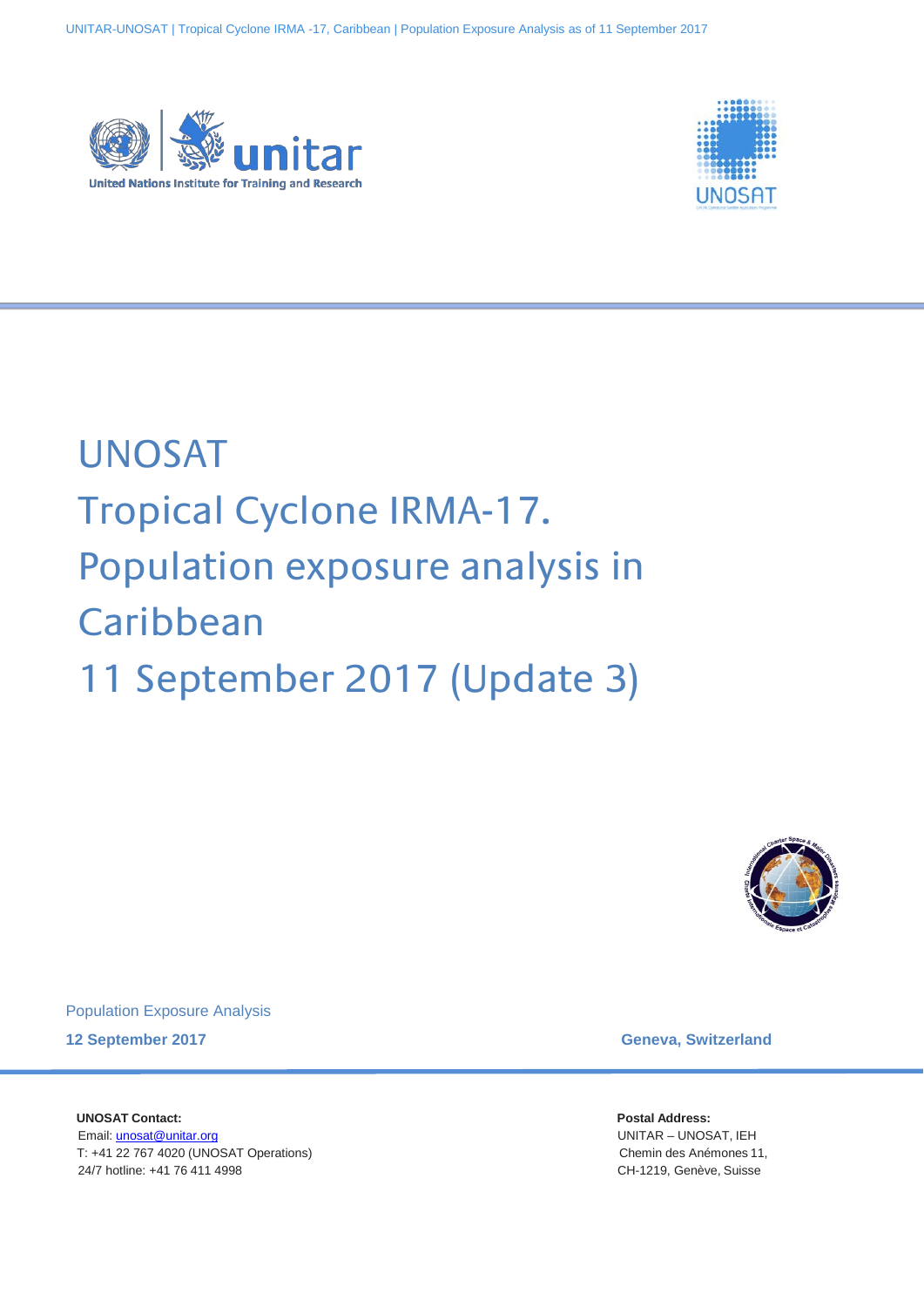

Hurricane IRMA moved across western, north-western counties of Florida and south-western Georgia on 11 September, weakening into a tropical depression. Over the next 48 hours, it is forecast to pass over Alabama and western Tennessee. Heavy rain and strong winds could affect these areas. Media have reported ten deaths across the United States.

As of 12 September, damage and needs assessments are ongoing in the affected countries. Preliminary reports indicate that the most severely affected areas are Anguilla, Barbuda, British Virgin Islands, Cuba, Saint Martin, St Maarten, Saint Barthélemy and Turks and Caicos Islands. At least 35 people have been reported dead in the Caribbean. In addition, severe damages to infrastructure and health centers, loss of electricity and limited access to clean water are reported.

Based on observed tropical cyclone related data (JRC, NOAA-HWRF) released on 11<sup>th</sup> September 2017, building footprints (OSM) and spatial demographic data (WorldPop), UNITAR-UNOSAT has carried out a population exposure analysis covering cyclone affected Islands in the Caribbean



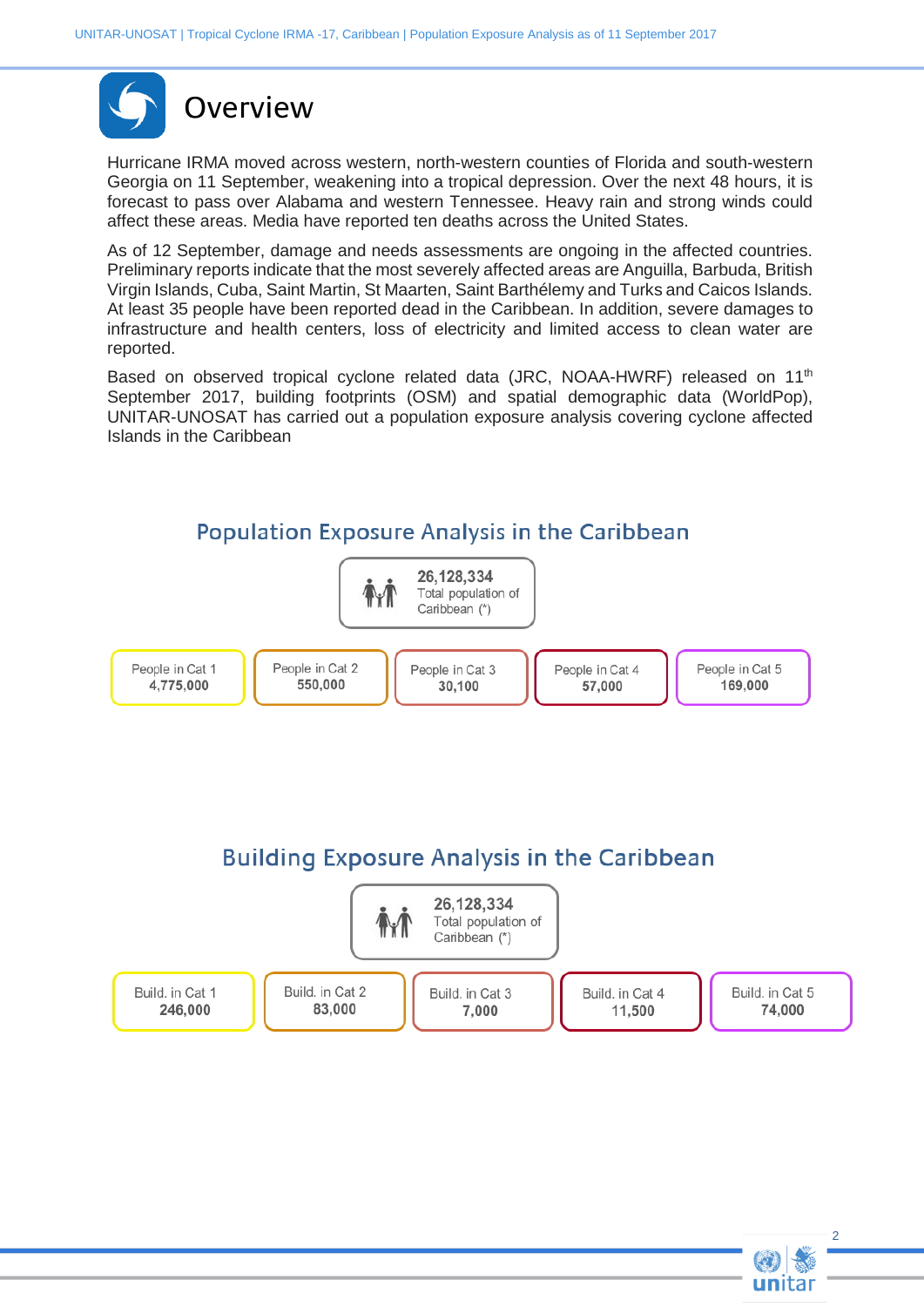# **Population Exposed to sustained wind speed zones (as of 11 Sept. 2017) : Tropical Cyclone IRMA-17**

| <b>Country /Territory</b>       | <b>Total</b><br>population | Wind speed zones - Saffir Simpson Scale |                                   |                       |                      |                | <b>Total</b>          |              |
|---------------------------------|----------------------------|-----------------------------------------|-----------------------------------|-----------------------|----------------------|----------------|-----------------------|--------------|
|                                 |                            | <b>Category</b><br>$\mathbf{1}$         | <b>Category</b><br>$\overline{2}$ | <b>Category</b><br>3. | <b>Category</b><br>4 | Category<br>5  | exposed<br>population | %            |
| United States Virgin Islands    | 93,173                     | 39,092                                  |                                   |                       |                      | 49.633         | 88,725                | 95           |
| Sint Maarten                    | 39,921                     | $\blacksquare$                          |                                   |                       |                      | 39,921         | 39,921                | 100          |
| <b>Saint Martin</b>             | 32,419                     | $\blacksquare$                          |                                   |                       |                      | 32,419         | 32,419                | 100          |
| <b>British Virgin Islands</b>   | 27,248                     | ÷                                       |                                   |                       |                      | 27,248         | 27,248                | 100          |
| Anguilla                        | 12,316                     | $\blacksquare$                          |                                   |                       | $\overline{2}$       | 12,314         | 12,316                | 100          |
| Saint Barthelemy                | 5,191                      | ÷                                       |                                   |                       |                      | 5,191          | 5,191                 | 100          |
| Barbuda                         | 1,780                      | ÷                                       |                                   |                       |                      | 1,780          | 1,780                 | 100          |
| Cuba                            | 11,266,280                 | 3,378,659                               | 67,334                            | 19,395                | 17,438               | 168            | 3,482,994             | 31           |
| <b>Bahamas</b>                  | 343,735                    | 1,052                                   | 369                               | 597                   | 439                  | 114            | 2,571                 | $\mathbf{1}$ |
| <b>Turks and Caicos islands</b> | 45,020                     | $\blacksquare$                          | 1,020                             | 4,857                 | 39,030               | 113            | 45,020                | 100          |
| Puerto Rico                     | 3,651,232                  | 1,196,151                               | 398,802                           | 1,805                 | 28                   |                | 1,596,786             | 44           |
| Antigua                         | 87,569                     | 9,527                                   | 76,382                            | 1,660                 | $\blacksquare$       |                | 87,569                | 100          |
| Saba                            | 1,228                      | $\blacksquare$                          |                                   | 1,228                 |                      |                | 1,228                 | 100          |
| <b>Sint Eustatius</b>           | 2,390                      | ÷.                                      | 1,795                             | 595                   |                      |                | 2,390                 | 100          |
| Saint Kitts and Nevis           | 48,059                     | 46,928                                  | 1,131                             | ٠                     |                      |                | 48,059                | 100          |
| Dominican Republic              | 10,470,773                 | 105,372                                 |                                   |                       |                      | $\blacksquare$ | 105,372               | $\mathbf{1}$ |
| <b>Total</b>                    | 26,128,334                 | 4,776,781                               | 546,833                           | 30,137                | 56,937               | 168,901        | 5,579,589             | 21           |

The population exposure has been calculated using a 1Km resolution WorldPoP dataset. This is a preliminary analysis & has not yet been validated in the field.

*Sources:* 

*Cyclone Track: Joint Research Center-GDACS (Warning 49 issued on 11 September 2017 at 09:00 UTC)*

*Surface wind data: NOAA-HWRF (11 September 2017 at 06:00 UTC)*

*Administrative Levels: GADM*

*Spatial Demographic Data: WorldPop (2015)*

*Analysis: UNITAR-UNOSAT (12/09/2017)*

### *Note:*

*(\*) Total population of Caribbean is considering only the following countries and territories: Anguilla, Antigua and Barbuda, Bahamas, British Virgin Islands, Cuba, Dominican Republic, Puerto Rico, Saba, Saint Barthelemy, Saint Kitts and Nevis, Saint Martin and Sint Maarten, Sint Eustatius,Turks and Caicos Islands and United States Virgin Islands. These countries and territories are within surface wind data derived from NOAA-HWRF (11 September 2017 at 06:00 UTC)*

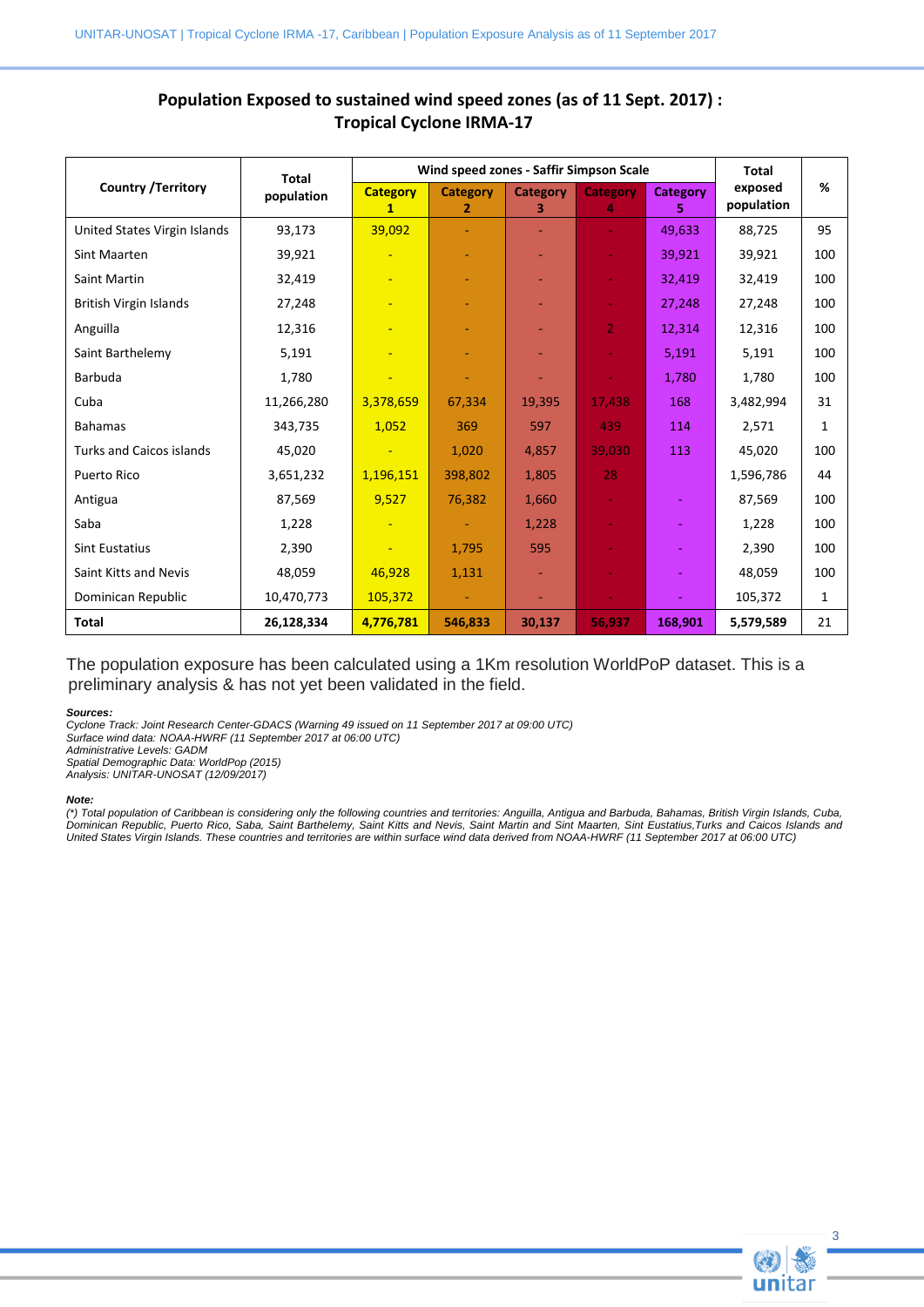|                                 | Wind speed zones - Saffir Simpson Scale | Total                    |                      |                      |                       |                              |  |
|---------------------------------|-----------------------------------------|--------------------------|----------------------|----------------------|-----------------------|------------------------------|--|
| <b>Country /Territory</b>       | <b>Category</b><br>1                    | <b>Category</b><br>2     | <b>Category</b><br>з | <b>Category</b><br>4 | <b>Category</b><br>5. | exposed<br>buildings<br>(**) |  |
| United States Virgin Islands    | 1,090                                   |                          |                      |                      | 21,016                | 22,106                       |  |
| <b>Saint Martin</b>             | Ξ                                       |                          |                      |                      | 15,950                | 15,950                       |  |
| Sint Maarten                    | ٠                                       |                          |                      |                      | 12,423                | 12,423                       |  |
| <b>British Virgin Islands</b>   | Ξ                                       |                          |                      |                      | 10,057                | 10,057                       |  |
| Anguilla                        |                                         |                          |                      |                      | 7,055                 | 7,055                        |  |
| Saint Barthelemy                | Ξ                                       | ÷                        |                      |                      | 5,724                 | 5,724                        |  |
| Barbuda                         | Ξ                                       |                          |                      |                      | 1,464                 | 1,464                        |  |
| <b>Turks and Caicos islands</b> | Ξ                                       | 1,184                    | 1,930                | 10,886               | 339                   | 14,339                       |  |
| Cuba                            | 71,466                                  | 2,986                    | 1,646                | 541                  | 6                     | 76,645                       |  |
| <b>Bahamas</b>                  | 240                                     | 751                      | 67                   | 67                   | Ξ                     | 1,125                        |  |
| Puerto Rico                     | 166,597                                 | 40,052                   | 1,731                |                      |                       | 208,380                      |  |
| Antigua                         | 4,361                                   | 36,565                   | 831                  |                      |                       | 41,757                       |  |
| Saba                            | Ξ                                       |                          | 771                  | $\blacksquare$       |                       | 771                          |  |
| <b>Sint Eustatius</b>           |                                         | 1,168                    | 83                   |                      |                       | 1,251                        |  |
| Saint Kitts and Nevis           | 986                                     | $\overline{4}$           |                      |                      |                       | 990                          |  |
| Dominican Republic              | 1,338                                   | $\overline{\phantom{a}}$ |                      |                      |                       | 1,338                        |  |
| <b>Total</b>                    | 246,078                                 | 82,710                   | 7,059                | 11,494               | 74,034                | 421,375                      |  |

## **Buildings Exposed to sustained wind speed zones (as of 11 Sept. 2017) : Tropical Cyclone IRMA-17**

#### *Sources:*

*Cyclone Track: Joint Research Center-GDACS (Warning 49 issued on 11 September 2017 at 09:00 UTC)*

*Surface wind data: NOAA-HWRF (11 September 2017 at 06:00 UTC)*

*Building Footprints: HOT-OSM (11 September 2017)*

*Administrative Levels: GADM*

*Spatial Demographic Data: WorldPop (2015)*

*Analysis: UNITAR-UNOSAT (12/09/2017)*

#### *Note:*

*(\*) Total population of Caribbean is considering only the following countries and territories: Anguilla, Antigua and Barbuda, Bahamas, British Virgin Islands, Cuba, Dominican Republic, Puerto Rico, Saba, Saint Barthelemy, Saint Kitts and Nevis, Saint Martin and Sint Maarten, Sint Eustatius,Turks and Caicos Islands and United States Virgin Islands. These countries and territories are within surface wind data derived from NOAA-HWRF (11 September 2017 at 06:00 UTC). (\*\*) Total exposed buildings depends on the completeness of baseline data (building footprints) derived from HOT-OSM.*

Expected structural damage within sustained wind speed zones greater than 120 km/h according to the Saffir-Simpson Hurricane Wind Scale:

| Category       | <b>Sustained Winds</b>                                      | <b>Type of Damage</b>                                               | <b>Type of Damage Description</b>                                                                                                                                                                                                                                                                                                                                       |
|----------------|-------------------------------------------------------------|---------------------------------------------------------------------|-------------------------------------------------------------------------------------------------------------------------------------------------------------------------------------------------------------------------------------------------------------------------------------------------------------------------------------------------------------------------|
|                | 74-95 mph<br>64-82 kt<br>119-153 km/h                       | Very dangerous winds<br>will produce some<br>damage                 | Well-constructed frame homes could have damage to roof, shingles, vinyl siding and<br>gutters. Large branches of trees will snap and shallowly rooted trees may be toppled.<br>Extensive damage to power lines and poles likely will result in power outages that could<br>last a few to several days                                                                   |
| $\overline{2}$ | 96-110 mph<br>83-95 kt<br>154-177 km/h                      | <b>Extremely dangerous</b><br>winds will cause.<br>extensive damage | Well-constructed frame homes could sustain major roof and siding damage. Many<br>shallowly rooted trees will be snapped or uprooted and block numerous roads. Near-total<br>power loss is expected with outages that could last from several days to weeks                                                                                                              |
| 3              | 111-129 mph<br>96-112 kt<br>178-208 km/h                    | Devastating damage<br>will occur                                    | Well-built framed homes may incur major damage or removal of roof decking and gable<br>ends. Many trees will be snapped or uprooted, blocking numerous roads. Electricity and<br>water will be unavailable for several days to weeks after the storm passes                                                                                                             |
|                | 130-156 mph<br>113-136 kt<br>209-251 km/h                   | Catastrophic damage<br>will occur                                   | Well-built framed homes can sustain severe damage with loss of most of the roof structure<br>and/or some exterior walls. Most trees will be snapped or uprooted and power poles<br>downed. Fallen trees and power poles will isolate residential areas. Power outages will last<br>weeks to possibly months. Most of the area will be uninhabitable for weeks or months |
| 5              | 157 mph or higher<br>137 kt or higher<br>252 km/h or higher | Catastrophic damage<br>will occur                                   | A high percentage of framed homes will be destroyed, with total roof failure and wall<br>collapse. Fallen trees and power poles will isolate residential areas. Power outages will last<br>for weeks to possibly months. Most of the area will be uninhabitable for weeks or months                                                                                     |

Source: National Hurricane Center & Business Insider



4